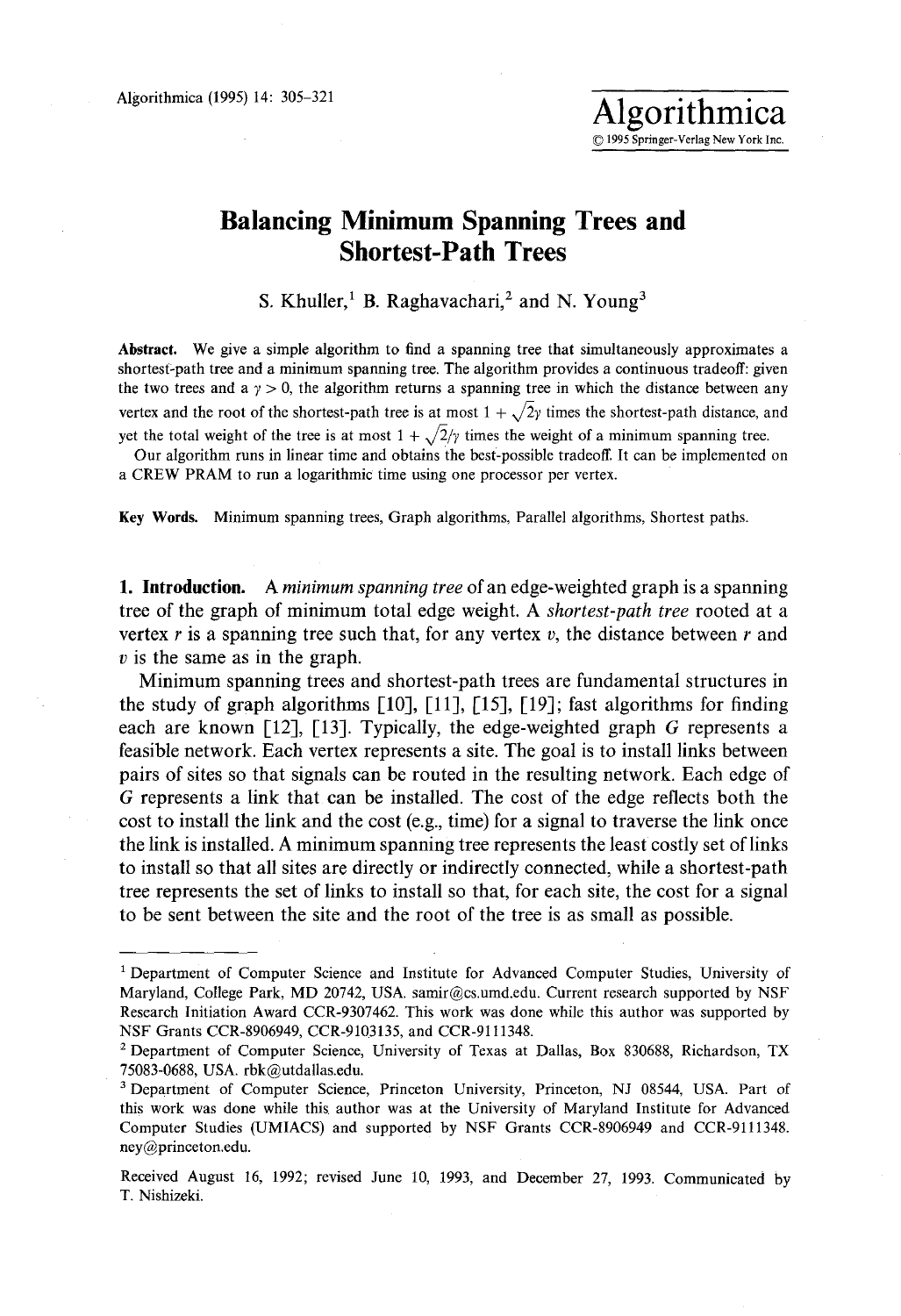

Fig. 1. Approximating both a minimum spanning tree and a shortest-path tree. (a) Euclidean graph, (b) minimum spanning tree with distance blow-up, (c) Heavy shortest-path tree, and (d) Light, approximate shortest-path tree.

The goal of a minimum spanning tree is minimum weight, whereas the goal of a shortest-path tree is to preserve distances from the root. We show that a single tree can approximately achieve both goals. That is, the cost to install a set of links so that every site has a short path to the root is only slightly more than the cost just to connect all sites.

Figure 1 shows a set of points in the plane. These points naturally induce a complete graph in which the weight of each edge is the Euclidean distance between the points. The weight of the shortest-path tree is much more than the weight of a minimum spanning tree. Conversely, in the minimum spanning tree the distance between the root and one of the vertices is much larger than the corresponding shortest-path distance. Nonetheless, there is a tree which nearly preserves distances from the root and yet weighs only a little more than the minimum spanning tree. We call such a tree a *Light Approximate Shortest-path Tree* (LAST). The main result of this paper is that such trees exist in all graphs and can be found efficiently.

Let  $G = (V, E)$  be a graph with nonnegative edge weights and a *root* vertex *r*. Let G have *n* vertices and *m* edges. Let  $w(e)$  be the weight of edge  $e \in E$ . The *distance*  $D_G(u, v)$  between vertices u and v in G is the minimum weight of any path in G between them.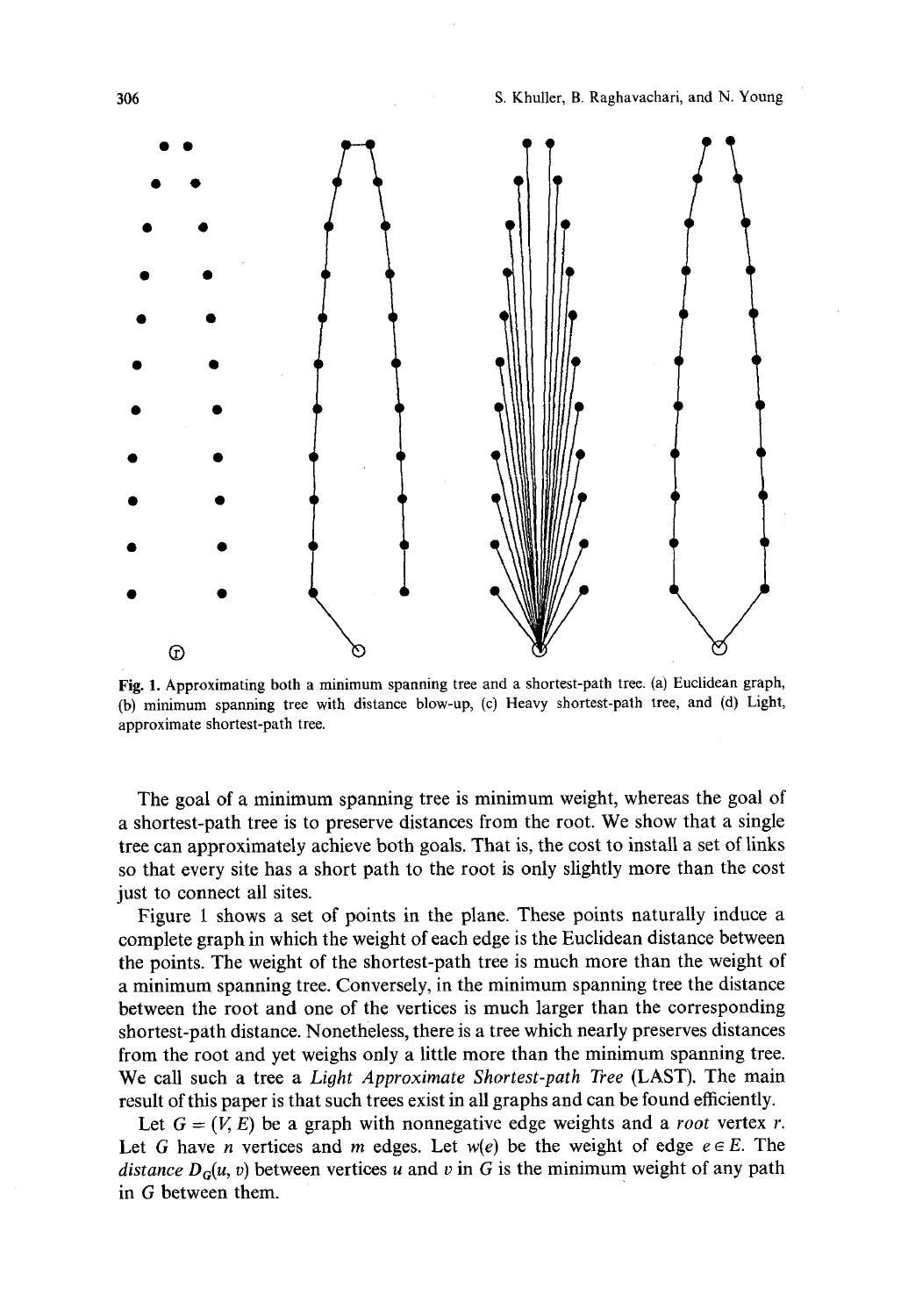DEFINITION 1. For  $\alpha \ge 1$  and  $\beta \ge 1$ , a spanning tree T of G meeting the following two requirements is called an  $(\alpha, \beta)$ -LAST rooted at r.

- (Distance) For every vertex v, the distance between r and v in T is at most  $\alpha$ times the shortest distance from  $r$  to  $v$  in  $G$ .
- (Weight) The weight of T is at most  $\beta$  times the weight of a minimum spanning tree of G.

THEOREM 1 (Section 3). *Let G be a graph with nonnegative edge weights; let r be a vertex of G; let*  $\alpha > 1$  *and*  $\beta \geq 1 + \frac{2}{\alpha - 1}$ *. Then G contains an*  $(\alpha, \beta)$ -*LAST rooted at r. The LASTcan be computed in linear time given a minimum spanning tree and a shortest-path tree, and in O(m + n* log *n) time otherwise.* 

Note that there is a tradeoff between the approximations of the two trees. The tradeoff is the best possible:

THEOREM 2 (Section 4). *Fix*  $\alpha > 1$  and  $1 \leq \beta < 1 + 2/(\alpha - 1)$ . *A planar graph G* with a vertex *r* exists such that *G* contains no  $(\alpha, \beta)$ -LAST rooted at *r*. Deciding *whether a given graph contains an*  $(\alpha, \beta)$ -*LAST rooted at a given vertex is* NP*complete.* 

Note that for  $\beta = 1$ , the problem is to find a minimum spanning tree that best approximates a shortest-path tree. It follows from Theorem 2 that this is NPcomplete. When  $\alpha = 1$ , the problem is to find a minimum-weight shortest-path tree. This problem can be solved in linear time, even in directed graphs:

THEOREM 3 (Section 5). *Given any shortest-path tree of a directed or undirected graph rooted at a given vertex, a minimum-weight shortest-path tree can be found in linear time.* 

Finally, LASTs can also be found quickly in parallel, given a minimum spanning tree and shortest-path tree (or approximations thereof, see Section 3.4):

THEOREM 4 (Section 6). Given  $\alpha > 1$ , *a minimum spanning tree, and a shortestpath tree, an*  $(\alpha, 1 + 2/(\alpha - 1))$ -*LAST can be found by n processors in O*(log *n*) *time on a CREW PRAM.* 

2. **Related Work.** Trees realizing tradeoffs between weight and distance requirements were first studied by Bharath-Kumar and Jaffe [4]. The authors' weight requirement was the same as ours, but their distance requirement was that the *sum* of the distances from the root to each vertex should be at most  $\beta$  times the minimum possible sum. They showed the weaker tradeoff that the desired tree exists if  $\alpha \beta \ge \Theta(n)$ .

Awerbuch *et al.* [2], motivated by applications in broadcast-network design, made a fundamental contribution by showing that every graph has a *shallow-light*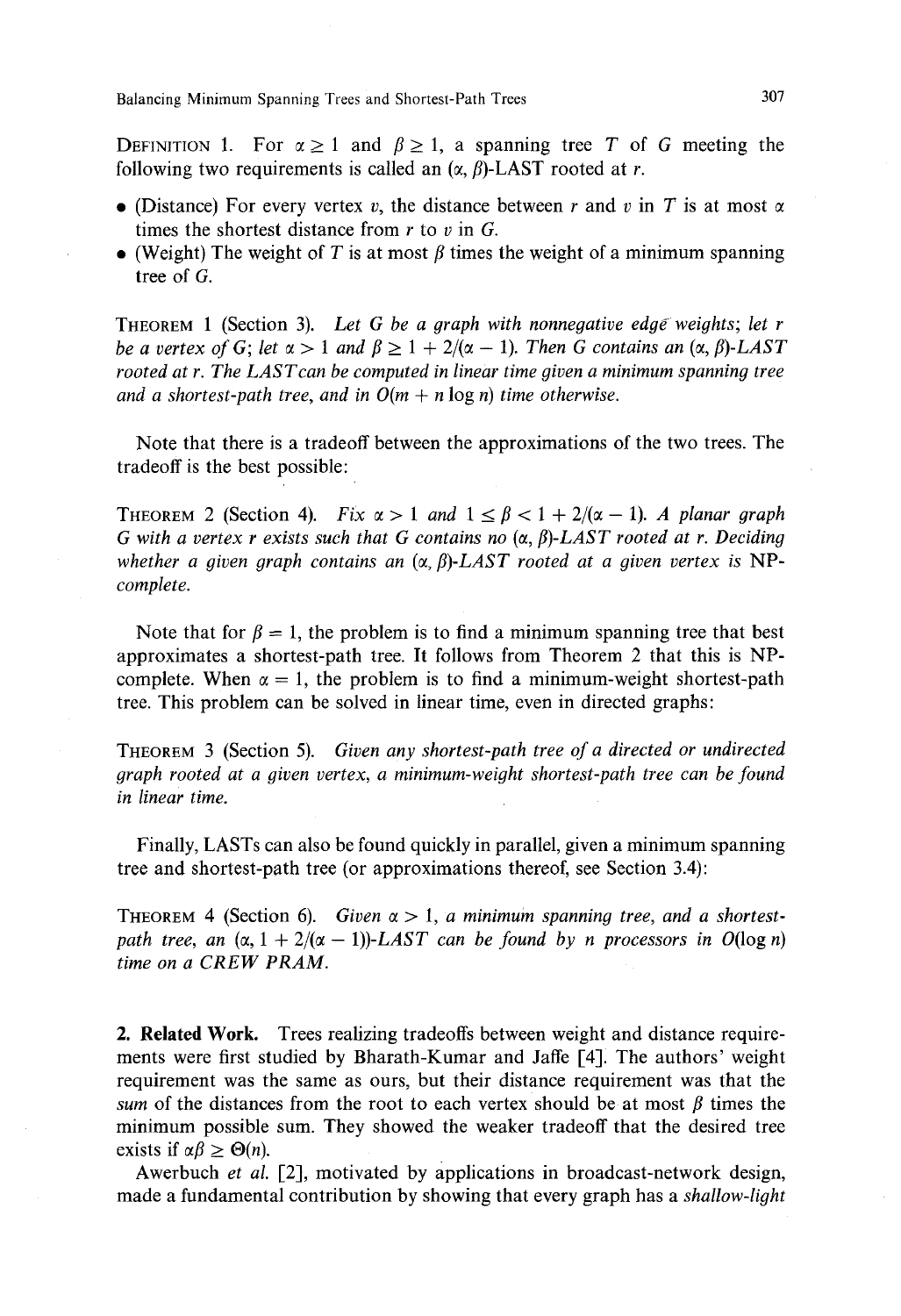tree--a tree of *diameter* at most a constant times the diameter of G and of weight at most a constant times the weight of the minimum spanning tree. Our algorithm is a modification of their algorithms. Cong *et al.* [7]—[9], motivated by applications in VLSI-circuit design, improve the constants in the construction of  $\lceil 2 \rceil$  and consider variations bounding the *radius* of the tree instead of the diameter. Recently and independently, Awerbuch *et al.* [3] modified the algorithm from [2]. They obtained the same algorithm as in [8] but a stronger analysis, proving that the algorithm computes on  $(\alpha, 1 + 4/(\alpha - 1))$ -LAST. Their algorithm takes  $O(m + n \log n)$  time. Our algorithm achieves a strictly stronger distance requirement than the above algorithms.

Considerable research has been done on finding *spanners* of small size and weight in arbitrary graphs [1], [5], [17] and in Euclidean graphs induced by points in the plane [5], [6], [16], [20]. A *t*-spanner is a low-weight sugraph  $G'$  of G such that, for any two vertices, the distance between them in  $G'$  is at most  $t$ times the distance in G. It is known that there are graphs that *do not* have constant-spanners of net weight bounded by a constant times the weight of the minimum spanning gree. Awerbuch *et al.* [3] also consider light trees that have low *average* distance-blowup on all nontree edges. References to most of the work on graph spanners may be found in the paper by Chandra *et al.* [5].

We can reduce the problem of finding an  $(\alpha, 1 + 2/(\alpha - 1))$ -LAST to the problem of finding an  $\alpha$ -spanner of weight at most  $(1 + 2/(\alpha - 1))$  times the minimum spanning-tree weight in a planar graph. An algorithm achieving the latter is given in [1]. This gives an alternate (but less efficient) method of finding an  $(\alpha, 1 + 2/(\alpha - 1))$ -LAST.

**3. The Algorithm.** The algorithm is given an  $\alpha > 1$ , a minimum spanning tree, and a shortest-path tree rooted at a vertex r. It returns an  $(\alpha, 1 + 2/(\alpha - 1))$ -LAST rooted at r.

The basic idea of the algorithm is to traverse the minimum spanning tree, maintaining a *current tree,* and checking each vertex when it is encountered to ensure that the distance requirement for that vertex is met in the current tree. If it is not met, the edges of the shortest path between the vertex and the root are added into the current tree. Other edges are discarded so that a tree structure is maintained.

After all vertices have been checked and paths added as necessary, the remaining tree is the desired LAST. The final tree is not too heavy because a shortestpath is only added if the path that it replaces is heavier by a factor of  $\alpha > 1$ . This allows a charging argument bounding the net weight of the added paths.

*3.1. Relaxation.* The tree is maintained by keeping a parent pointer *p[v]* for each nonroot vertex v. To avoid recomputing shortest-path distances when a path is added, the algorithm maintains a *distance estimate*  $d[v]$  for each vertex v. This distance estimate, which is an upper bound on the true distance in the current tree, is used in deciding whether to add a path to the vertex. The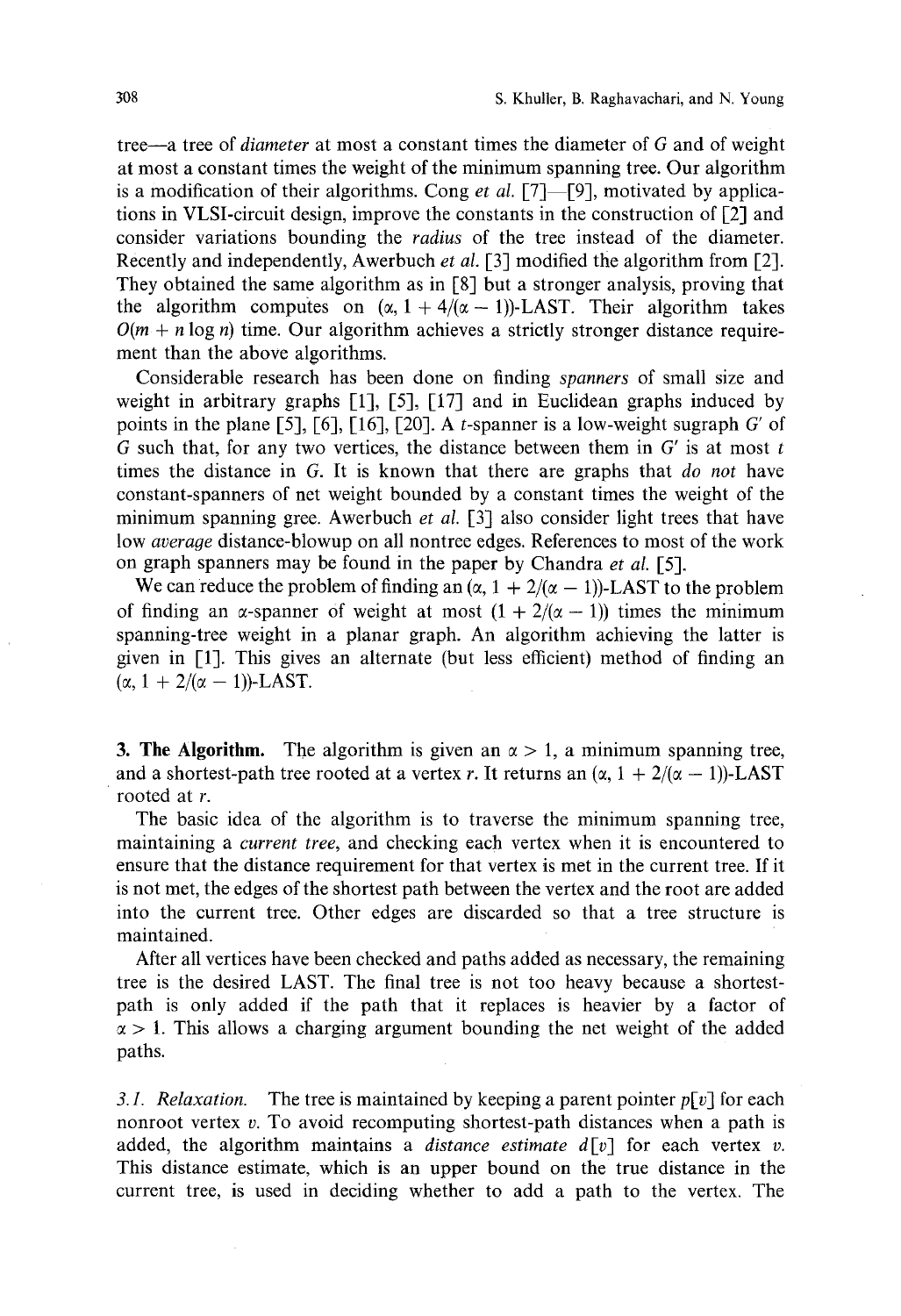parent pointers and distance estimates are initialized and maintained as in [10, Section 25.1]:

> INITIALIZE( ) Initialize distance estimates, parent pointers. 1 for each nonroot vertex v do  $p[v] \leftarrow \textbf{nil}$ ;  $d[v] \leftarrow \infty$ 2  $d[r] \leftarrow 0$  $RELAX(u, v)$ Check for shorter path to v through  $(u, v)$ . **1** if  $d[v] > d[u] + w(u, v)$ 2 **then**  $d[v] \leftarrow d[u] + w(u, v)$ 3  $p[v] \leftarrow u$

After executing INITIALIZE, the algorithm builds and updates the tree and maintains the distance estimates by a sequence of calls to RELAX. The important invariant maintained by RELAX is that the edges  $\{(p[v], v): d[v] \neq \infty\}$  form a tree, with  $d\lceil v \rceil$  an upper bound on the distance between the root and v in the tree.

*3.2. The Algorithm as a Sequence of Relaxations.* The algorithm performs a depth-first search of the minimum spanning tree starting at the root. For a tree, a depth-first search is simply an edge-by-edge walk from the root vertex through the vertices of the tree. Each edge is traversed twice: once in each direction. At any time in the search, the sequence of edges traversed so far forms a walk (a nonsimple path) through the visited vertices. The walk starts at the root and ends at a vertex that we call the *current vertex.* We also say the algorithm is *visiting*  this vertex.

The relaxations done by the algorithm are of two kinds: The first kind adds shortest paths. The first time vertex v is visited, if  $d[v]$  exceeds  $\alpha$  times the distance from the root to  $v$  in the shortest-path tree, then the edges of the shortest path are relaxed as needed to lower *d[v]* to the shortest-path distance.

The second kind extends or modifies the current tree to use a minimumspanning-tree edge if it is useful. Specifically, when an edge  $(u, v)$  is traversed from u to v, RELAX(u, v) is called. This guarantees inductively that  $d[v]$  is bounded by the weight of the shortest path from the root  $r$  to vertex  $v'$  plus the weight of the minimum-spanning tree path from  $v'$  to  $v$ , where  $v'$  is the most recent vertex to have its shortest path added. This invariant is what allows the weight of the added paths to be bounded.

When the depth-first search finishes, the current tree is the desired LAST. The full algorithm is given in Figure 2.

*3.3. A Sample Execution.* Figure 3 shows a sample execution of the algorithm with  $\alpha = 2$  on the graph given in frame (a). Frames (b) and (c) give, respectively, a minimum spanning tree (of weight 60) and a shortest-path tree.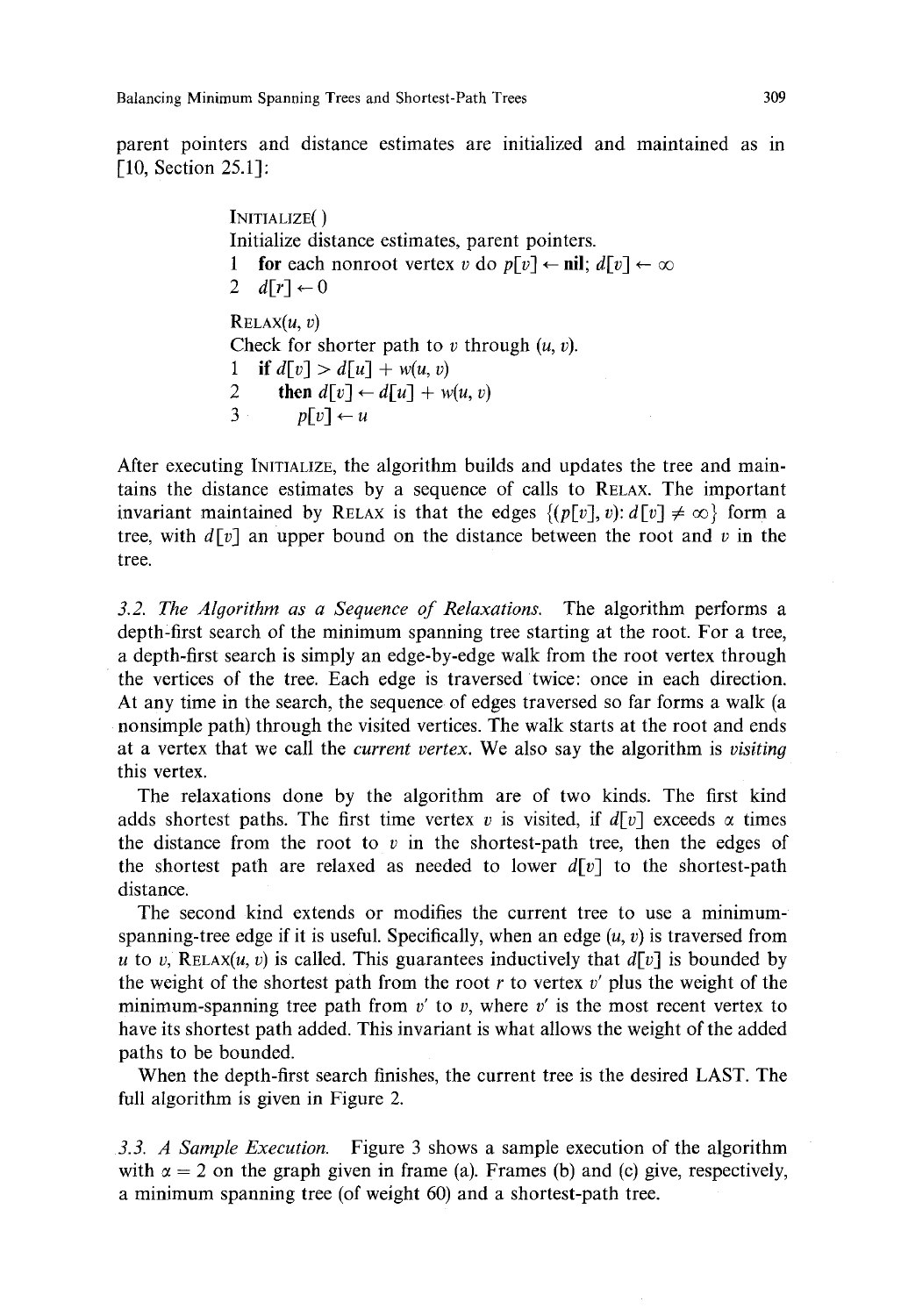FIND-LAST $(T_M, T_S, r, \alpha)$ *Input:* Minimum spanning tree  $T_M$ , shortest-path tree  $T_S$ , vertex  $r, \alpha > 1$ . *Output:* an  $(\alpha, 1 + 2/(\alpha - 1))$ -LAST rooted at r. 1 INITIALIZE( ) 2  $DFS(r)$ 3 **return** tree  $T = \{(v, p[v]) | v \in V - \{r\}\}\$ 

## $DFS(u)$

Traverse the subtree of  $T_M$  rooted at u, relaxing edges as they are traversed, and adding paths from *Ts* as needed.

1 if  $d[u] > \alpha D_{T_s}(r, u)$ 

2 then ADD-PATH(u)

3 for each child v of u in  $T_M$ 

4 **do**  $\text{RELAX}(u, v)$ 

5  $DFS(v)$ 

6 RELAX $(v, u)$ 

 $ADD-PATH(v)$ 

relax edges along path from  $r$  to  $v$  in  $T_s$ .

**1** if  $d[v] > D_{T_0}(r, v)$ 

2 then ADD-PATH(parent<sub>Ts</sub>(v))

RELAX(parent<sub>Ts</sub>(v), v)

Fig. 2. Algorithm to compute a LAST.

Initially all parent pointers are **nil** and each  $d[v]$  is infinite. The depth-first search of the minimum spanning tree visits the vertices in increasing order of their labels and traverses the edes of the minimum-spanning tree in the following order:

 $(1, 2), (2, 3), (3, 4), (4, 5), (5, 4), (4, 6), (6, 7), (7, 6), (6, 4), (4, 3), (3, 2), (2, 1), (1, 8), (8, 1).$ 

Recall that when an edge is traversed, it is relaxed. When a vertex is visited, if its current distance estimate is not small enough to guarantee the distance requirement, then the edges on the shortest path to the vertex are relaxed, modifying the current tree.

Frame (d) shows the state of the algorithm just after vertex 5 has been visited: the edges  $(1, 2)$ ,  $(2, 3)$ ,  $(3, 4)$  and  $(4, 5)$  were relaxed as they were traversed. Because  $d[5]$  was equal to 40 (more than twice the shortest-path distance) when vertex v was visited, edge (1, 5) was relaxed, changing vertex 5's parent to vertex 1, and changing  $d[5]$  to 15.

Frame (e) shows the state after vertex  $7$ —the next vertex to have its shortest path added-has been visited. Note that when edge (5, 4) was traversed, from 5 to 4, its relaxation changed vertex 4's parent to vertex 5 and update d[4] to reflect the new shorter path (1, 5), (5, 4). The algorithm then traversed and relaxed edges (4, 6) and (6, 7), bringing vertices 6 and 7 into the tree. When vertex 7 was encountered, its distance estimate (40) exceeded twice the shortest-path distance  $(15)$ , so the edges on the shortest path  $(1, 8)$ ,  $(8, 7)$  to vertex 7 were relaxed in that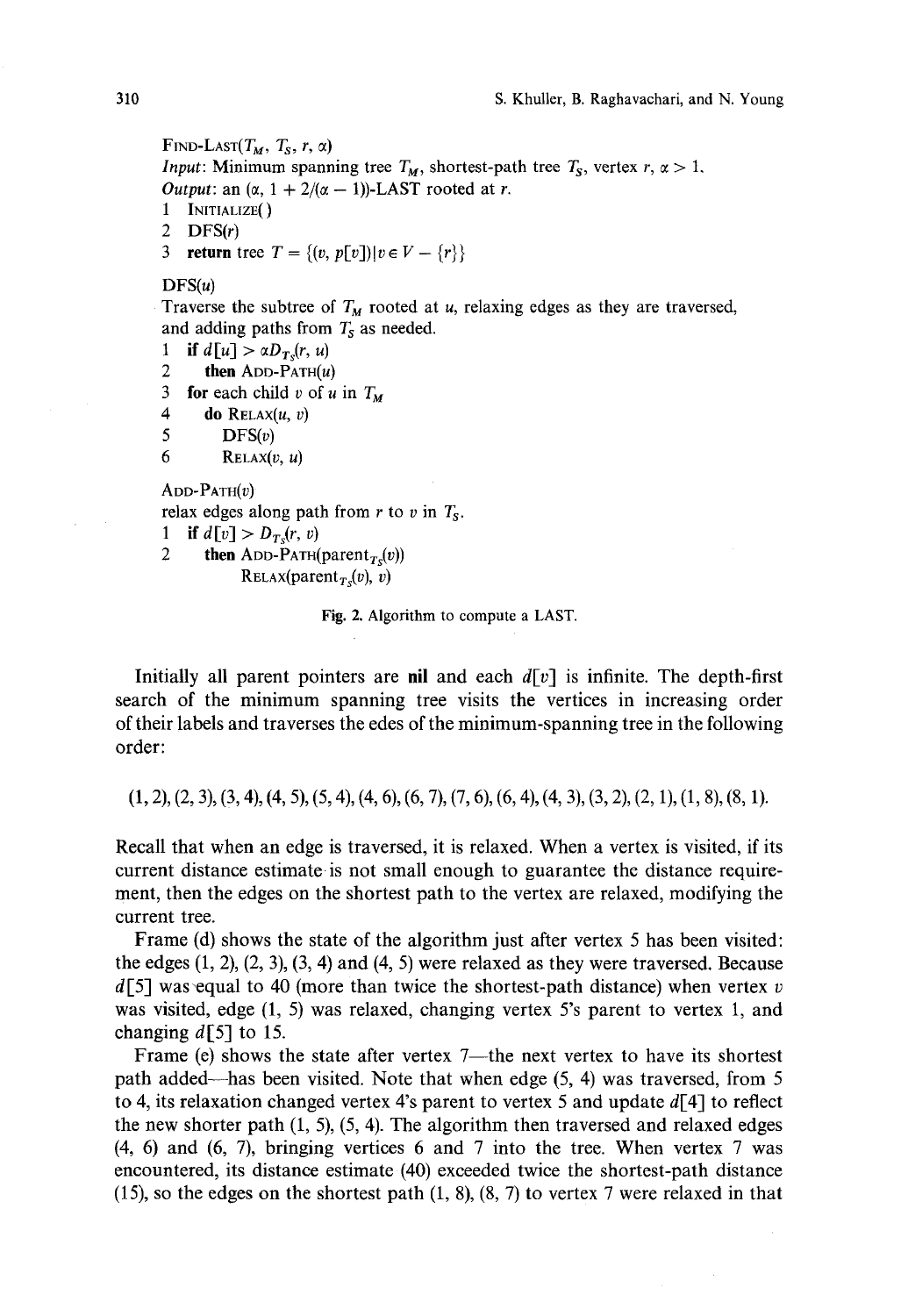

Fig. 3, A sample execution of the algorithm. (a) Graph, (b) minimum spanning tree, (c) shortest-path tree, (d) vertex 5 just visited, (e) vertex 7 just visited, and (f) on termination, a LAST of weight 70. @, current vertex;  $\longrightarrow$ , shortest paths;  $\longrightarrow$ , traversed MST edges;  $\longrightarrow$ , parent pointers; ---, untraversed MST edges.

order. This added these edges to the current tree and brought down the distance estimates of these vertices.

Frame (f) shows the final state of the algorithm. The parent pointers give the final tree. Note that the relaxation of edge  $(7, 6)$  from 7 to 6, changed vertex 6's parent. This was the final change made to the tree. Subsequent relaxations made by the traversal had no effect. Remaining distance estimates were small enough to guarantee that the distance requirements were met, so that ADD-PATH was not called.

3.4. Analysis of the Algorithm. Next we prove that FIND-LAST  $(T_M, TS, r, \alpha)$ returns an  $(\alpha, 1 + 2/(\alpha - 1))$ -LAST in linear time. Let T be the tree returned.

LEMMA 3.1. The distance between v and r in T is at most  $\alpha$  times the shortest-path *distance.*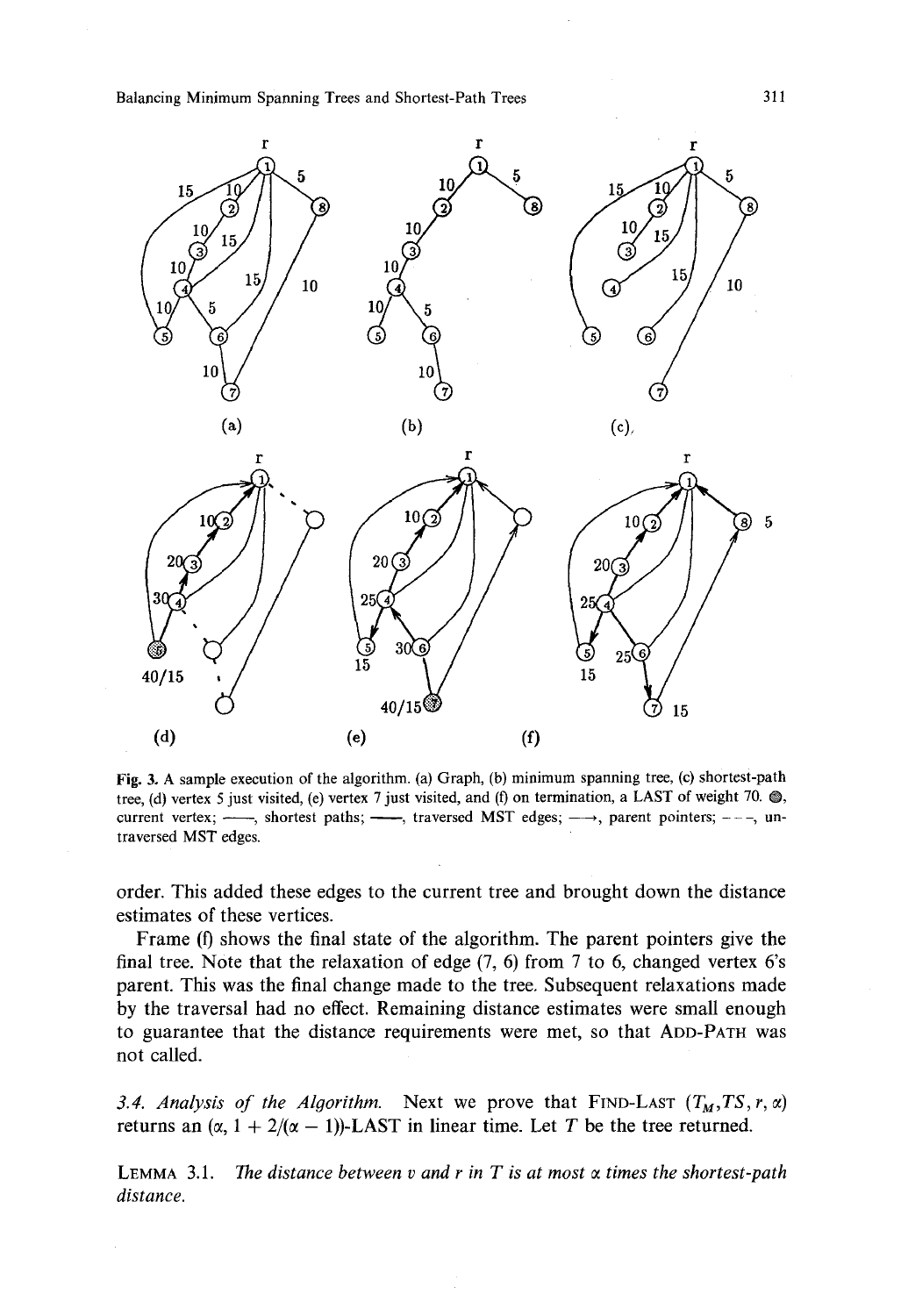**PROOF.** When a vertex v is visited, if  $d[\nu]$  exceeds  $\alpha$  times the distance in the shortest-path tree, then ADD-PATH is called, after which *d[v]* equals the shortestpath distance. In any case, after v is visited,  $d[v]$  is at most  $\alpha$  times the shortest-path distance and subsequently never increases. On termination it bounds the distance in T.

An amortized analysis establishes that the total weight of Tis not too large.

LEMMA 3.2. *The weight of T is at most*  $(1 + 2/(\alpha - 1))$  *times the minimum spanning-tree weight.* 

PROOF. Let  $v_0 = r$  and let  $v_1, v_2, \ldots, v_k$  be the vertices that caused shortest paths to be added during the traversal, in the order they were encountered. When the shortest path from r to  $v_i$  ( $i \ge 1$ ) was added, the net weight of the added edges was at most  $D_{r_s}(r, v_i)$ . Also, the edges on the path to  $v_i$  consisting of the shortest path to  $v_{i-1}$  followed by the path in the minimum spanning tree from  $v_{i-1}$  to  $v_i$ had been relaxed in order, so that  $d[v_i] \leq D_{T_s}(r, v_{i-1}) + D_{T_M}(v_{i-1}, v_i)$ . The shortest path to  $v_i$  was added because  $\alpha D_{Ts}(r, v_i) < d[v_i]$ . Combining the inequalities,

$$
\alpha D_{T_S}(r, v_i) < D_{T_S}(r, v_{i-1}) + D_{T_M}(v_{i-1}, v_i).
$$

Summing over i bounds the net weight of the added paths:

$$
\alpha \sum_{i=1}^{k} D_{T_{S}}(r, v_{i}) < \sum_{i=1}^{k} (D_{T_{S}}(r, v_{i-1}) + D_{T_{M}}(v_{i-1}, v_{i}))
$$

and therefore

ċ

$$
(\alpha - 1) \sum_{i=1}^{k} D_{T_{S}}(r, v_{i}) < \sum_{i=1}^{k} D_{T_{M}}(v_{i-1}, v_{i}).
$$

The DFS traversal each edge exactly twice, and hence the sum on the right-hand side is at most twice the weight of  $T_M$ , i.e.,

$$
\sum_{i=1}^k D_{T_M}(v_{i-1}, v_i) \le 2w(T_M).
$$

Hence the net weight of the added paths is less than  $\left(\frac{2}{(\alpha - 1)}\right)w(T_M)$ .

The following alternate proof of Lemma 3.2 may also be of interest.

*Alternate Proof of Lemma* 3.2. As the algorithm executes, define the potential function @ to be the distance estimate of the current vertex. When a shortest path of length p to the current vertex v is added,  $\Phi = d[v] > \alpha p$ . Adding the path lowers  $d[v]$  to p, decreasing  $\Phi$  by at least  $(\alpha - 1)p$ . Hence the total weight of the added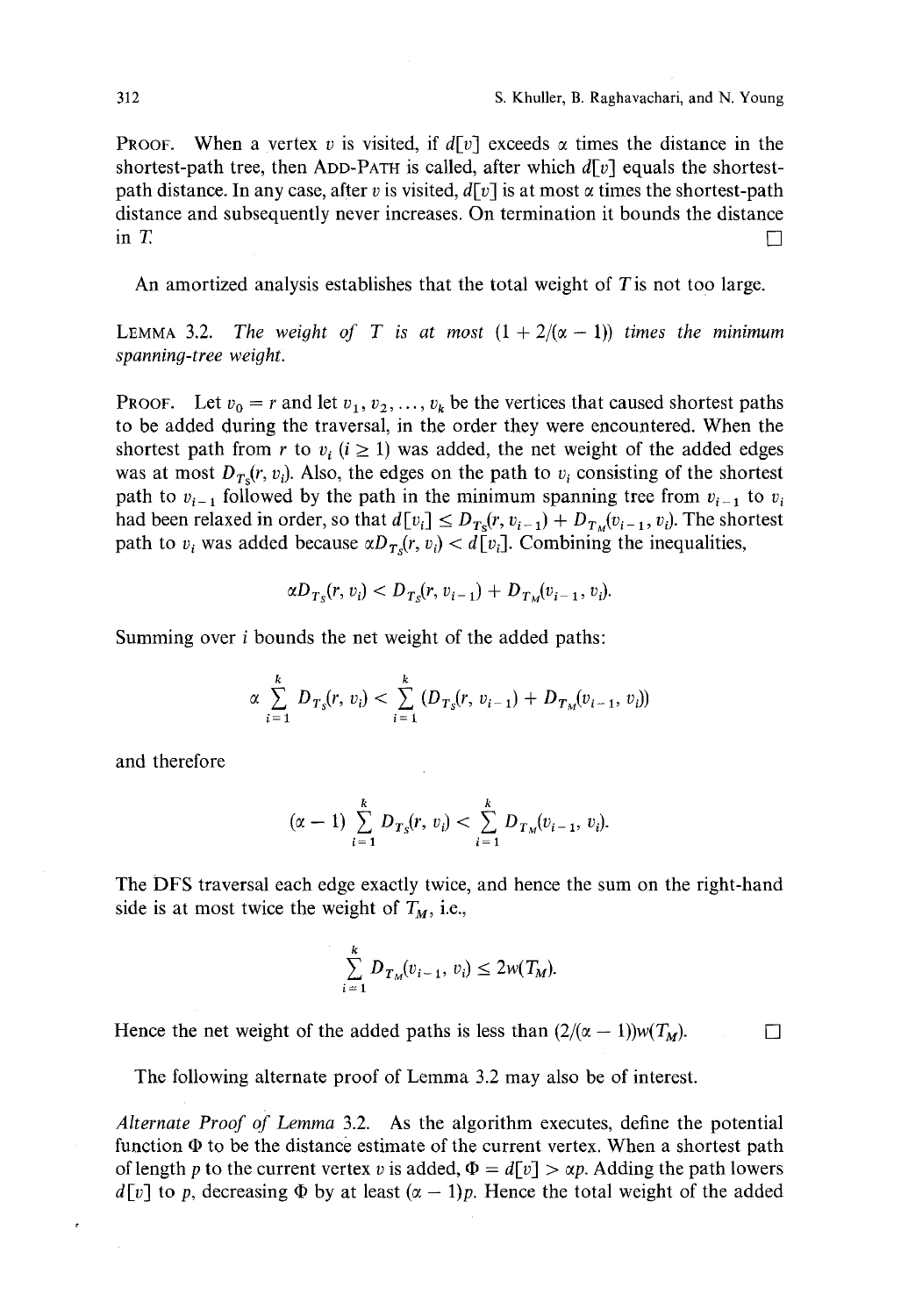paths is bounded by the sum of the decrements to  $\Phi$  during the course of the algorithm, divided by  $\alpha - 1$ .

Since  $\Phi$  is initially 0 and always nonnegative, the sum of the decreases is at most the sum of the increments.  $\Phi$  increases only when the current vertex changes from some vertex u to a vertex v after the edge  $(u, v)$  was relaxed. This ensures that  $d\lceil v \rceil \leq d\lceil u \rceil + w(u, v)$  and that  $\Phi$  increases by at most  $w(u, v)$ . Since each edge is traversed twice, the total of the increases to  $\Phi$  during the course of the algorithm is bounded by twice the weight of the minimum spanning tree.

This establishes that the total weight of the added paths is bounded by  $2/(\alpha - 1)$ times the weight of the minimum spanning tree.  $\Box$ 

The running time is proportional to the number of relaxations. This is  $O(n)$ because each edge in  $T_M$  or  $T_S$  is relaxed at most twice by DFS and at most once by ADD-PATH. If the shortest-path tree and the minimum spanning tree are not given, they can be computed in  $O(m + n \log n)$  time [12], [13]. This establishes Theorem 1.

OBSERVATION 1. In metric graphs (complete graphs with edge weights satisfying the triangle inequality, such as Euclidean graphs) the shortest-path tree is trivial and can be found in  $O(n)$  time. For Euclidean graphs induced by points in the plane, the minimum spanning tree can be computed in  $O(n \log n)$  time [18]. In these cases the LAST can be found more quickly.

OBSERVATION 2. If the algorithm is given an *a-approximate* shortest-path tree and a *b-approximate* minimum spanning tree, the tree returned by the algorithm will be an  $(a\alpha, b + 2b/(\alpha - 1))$ -LAST. If such trees can be found more quickly, then a LAST can also be found more quickly.

OBSERVATION **3. In** the *multiple-root* variant, the distance requirement is that in the final tree (or forest) the distance between each vertex and its *nearest* root should be at most  $\alpha$  times the distance to any root in the original graph. This variant can be easily reduced to the original problem by adding an artificial root at distance 0 from the multiple roots.

4. Optimality of the Algorithm. Next we show that the algorithm is optimal in the following sense. Fix  $\alpha > 1$  and  $1 \leq \beta < 1 + 2/(\alpha - 1)$ . There is a planar graph not containing an  $(\alpha, \beta)$ -LAST rooted at a particular vertex. Further, it is NP-complete to decide whether a given graph contains an  $(\alpha, \beta)$ -LAST from a given root.

4.1. Nonexistence of LASTs when  $\beta < 1 + 2/(\alpha - 1)$ .

LEMMA 4.1. *If*  $\alpha > 1$  and  $1 \leq \beta < 1 + 2/(\alpha - 1)$ , then there exists a planar graph *containing no*  $(\alpha, \beta)$ *-LAST rooted at a particular vertex.*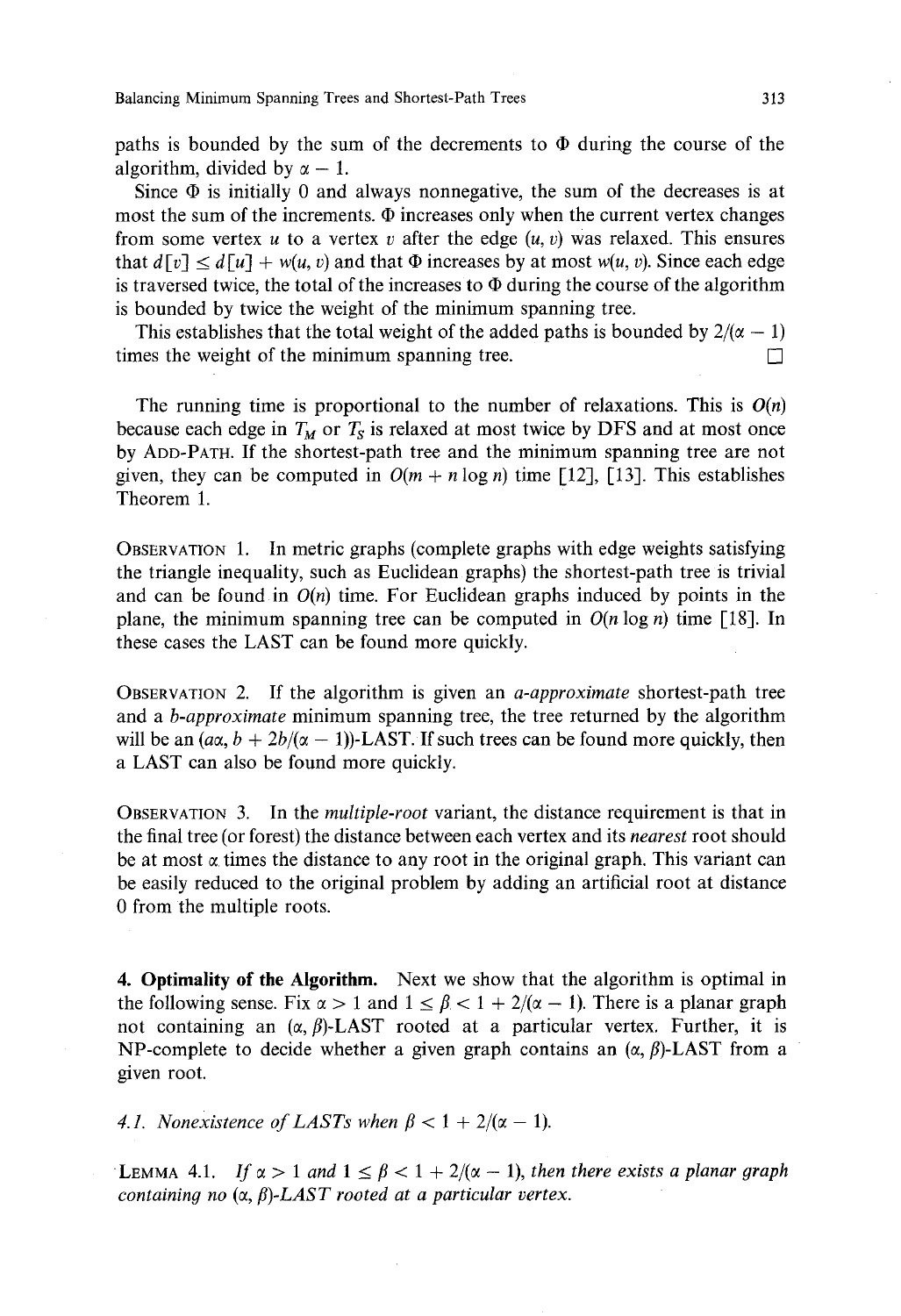

Fig. 4. A graph with no  $(\alpha, \beta)$ -LAST for  $\beta < 1 + 2/(\alpha - 1)$   $(A = \alpha + 1, B = \alpha + \epsilon - 1,$  and  $C = 2)$ .

PROOF. The graph is shown in Figure 4. The structure of the graph is as follows. The root r is connected to a central vertex c by a path of weight  $A$ , of edges of weight some small  $\delta$ . The central vertex is connected through similar paths of weight  $B$  to the  $l$  leaves. The root is connected to each leaf with an edge of weight C. Let  $A = \alpha + 1$ ,  $B = \alpha + \varepsilon - 1$ , and  $C = 2$ , where  $\varepsilon$  is an arbitrarily small constant. For small enough  $\delta$ , the minimum spanning tree is formed by using all edges except those of weight C. Notice that this graph is planar.

Consider the paths from the root to any leaf. The shortest path is the direct edge of weight 2. Any other path weighs more than  $2\alpha$ : the path through the center vertex weighs  $A + B = 2\alpha + \varepsilon$ ; any path through another leaf weighs at least  $2 + 2B = 2(\alpha + \varepsilon)$ . This means that in any  $(\alpha, \beta)$ -LAST all l edges of weight 2 are present. In addition, all but  $l$  of the remaining edges are present. Therefore the weight of any  $(\alpha, \beta)$ -LAST is at least  $2l + T_M - l\delta$ , where  $T_M = (\alpha + 1) +$  $l(\alpha - 1 + \varepsilon)$  is the weight of the minimum spanning tree. Hence the ratio of the weight of the  $(\alpha, \beta)$ -LAST to the weight of the minimum spanning tree is at least

$$
1+\frac{l(2-\delta)}{\alpha+1+l(\alpha-1+\epsilon)}.
$$

If  $\beta < 1 + 2/(\alpha - 1)$ , then the above exceeds  $\beta$  for sufficiently small  $\varepsilon$  and  $\delta$  and sufficiently large  $l$ .

4.2. NP-Completeness of LAST Queries. Next we show that for any fixed  $\alpha > 1$ and  $1 \leq \beta < 1 + 2/(\alpha - 1)$  it is NP-hard to decide whether a given graph contains an  $(\alpha, \beta)$ -LAST rooted at a given vertex. Thus, it is unlikely that a polynomial-time algorithm exists for finding  $(\alpha, \beta)$ -LASTs when  $\beta < 1 + 2/(\alpha - 1)$ .

Clearly, the problem is in NP. The proof of NP-hardness is in two parts. We first show NP-hardness for  $\beta = 1$  and fixed  $\alpha > 1$ . We then reduce this problem to the fixed  $\beta < 1 + 2/(\alpha - 1)$  case.

LEMMA 4.2. *For fixed*  $\alpha > 1$ , deciding the existence of an  $(\alpha, 1)$ -LAST rooted at *a given vertex of a given graph is NP-hard.*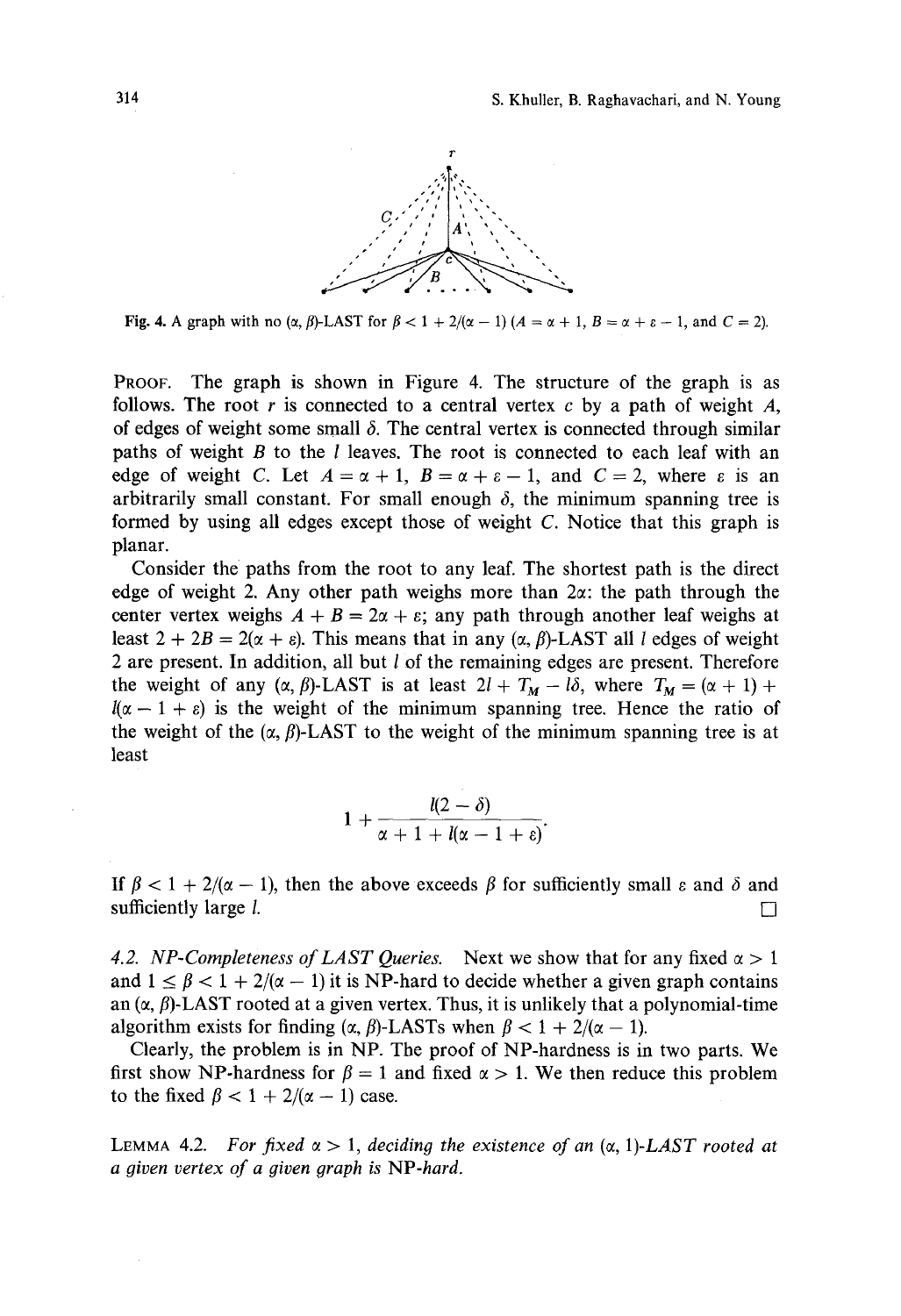

Fig. 5. Reduction from 3-SAT.

**PROOF.** The proof is by reduction from 3-SAT (Figure 5). Let F be a 3-SAT formula in conjunctive normal form--each clause consists of three literals from  $\{x_1, \ldots, x_n\} \cup \{\bar{x}_1, \ldots, \bar{x}_n\}$ . We build a graph in which the  $(\alpha, 1)$ -LASTs correspond to satisfying assignments of F.

 $A, B, D, E$ , and W are constants to be determined later. The graph has a root vertex R, a vertex S, and a path connecting R to S of weight D consisting of edges small enough to ensure that the path is in any minimum spanning tree.

For each pair of literals  $x_i$  and  $\bar{x}_i$ , there are two vertices  $X_i$  and  $\bar{X}_i$ , each having an edge to S of weight A. A path of weight E connects  $X_i$  and  $\bar{X}_i$ . This path is also constructed so as to be in any minimum spanning tree.

For each clause  $c_j$  there is a vertex  $C_j$  with an edge to R of weight W. From  $C_j$ to each vertex corresponding to a literal in  $c_i$  there is an edge of weight B.

This defines the graph. Observe that, provided  $0 < A < B < W$ , the minimum spanning trees are exactly characterized by the following. In any minimum spanning tree the path from R to S and each path from  $X_i$  to  $\overline{X}_i$  are present. For each variable  $x_i$ , exactly one of the two edges  $\{(S, X_i), (S, \overline{X}_i)\}\)$  is present. For each clause  $c_i$ , exactly one edge of the form  $(X_i, C_j)$  or  $(\bar{X}_i, C_j)$  for some i is present. No other edges are present.

Next we use the distance requirement to ensure that any minimum spanning tree is an  $(x, 1)$ -LAST if and only if the edge to each clause vertex comes from some variable vertex  $X_i$  or  $\overline{X}_i$  that has an edge in the minimum spanning tree directly to S. This is all that is needed, for then the  $(\alpha, 1)$ -LASTs will correspond to satisfying assignments in the original formula, and vice versa, as follows: for each variable  $x_i$ , choose the edge  $(S, X_i)$  iff  $x_i$  is true, otherwise choose the edge  $(S, \overline{X}_i)$ ; for each clause  $c_j$ , choose the edge  $(X_i, C_j)$  (or  $(\overline{X}_i, C_j)$ ), where  $x_i$  (or  $\overline{x}_i$ ) is a variable (or negated variable) satisfying *cj.*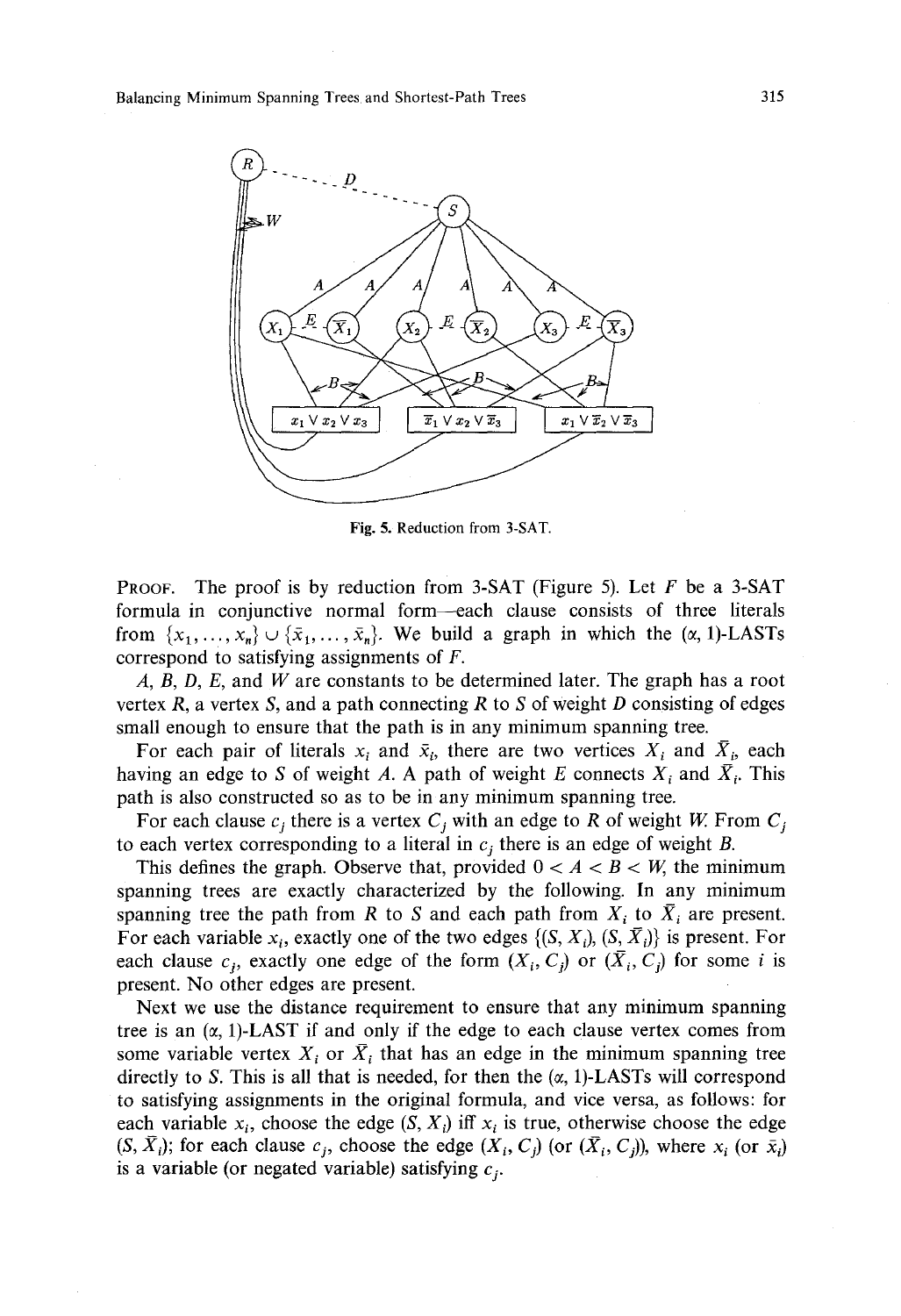It suffices to choose  $A$ ,  $B$ ,  $D$ ,  $E$ , and  $W$  so that

$$
0 < A < B < W,
$$
\n
$$
D + A + E \le \alpha \min\{A + D, B + W\},
$$
\n
$$
D + A + B \le \alpha \min\{D + A + B, W\} < D + A + E + B.
$$

To achieve this, let  $A = 1$ ,  $B = \alpha$ ,  $D = 2\alpha$ ,  $E = (\alpha - 1)(2\alpha + 1)$ , and  $W = 1 + \alpha$  $2\alpha$  +  $1/\alpha$ .

Next we reduce the  $(\alpha, 1)$ -LAST problem to the  $(\alpha, \beta)$ -LAST problem, for any fixed  $\alpha$  and  $\beta$  such that  $\alpha > 1$  and  $1 \leq \beta < 1 + 2/(\alpha - 1)$ .

**PROOF OF THEOREM 2.** Let  $G^*$  be the graph for which we want to determine the existence of an  $(\alpha, 1)$ -LAST rooted at a given vertex r<sup>\*</sup>. By Lemma 4.1, there is a graph G' with no  $(\alpha, \beta)$ -LAST rooted at some vertex r'. Assume without loss of generality that the minimum spanning tree of  $G^*$  has weight 1 and the minimum spanning tree of  $G'$  is of weight c (a constant to be determined later). Define the graph G to be the union of  $G^*$  and G' by identifying  $r^*$  and r' into a single root r.

Let  $\beta'$  be the minimum  $\beta$  such that G' has an ( $\alpha$ ,  $\beta$ )-LAST. Define  $\beta^*$  analogously for  $G^*$ . Take  $c = (\beta - 1)/(\beta' - \beta)$ :

The weight of the minimum spanning tree in G is  $1 + c$ ; similarly, the lightest tree in G meeting the distance requirement is of weight  $\beta^* + \beta'$ . Thus G has an  $(\alpha, \beta)$ -LAST iff  $\beta^* + \beta'c \leq \beta(1 + c)$ . By our choice of c, this is equivalent to  $\beta^* \leq 1$ . Thus G has an  $(\alpha, \beta)$ -LAST iff G\* has an  $(\alpha, 1)$ -LAST.

**5. Minimum-Weight Shortest-Path Trees.** Next we consider the case when  $\alpha = 1$ , i.e., an  $(\alpha, \beta)$ -LAST is a shortest-path tree of weight at most  $\beta$  times the weight of the minimum spanning tree. In this case no algorithm can gurantee any fixed  $\beta$ for all graphs. Instead, we show how to find a  $(1, \beta)$ -LAST with minimum  $\beta$  in a given graph, i.e., a minimum-weight shortest-path tree.

In fact, we solve a more general problem: finding a minimum-weight shortestpath tree in a rooted *directed* graph. The undirected case reduces to this case by the standard trick of replacing each undirected edge  $(u, v)$  by two new directed edges  $(u, v)$  and  $(v, u)$  of the same weight as the original edge.

The directed problem reduces in turn to the problem of finding a *minimum-weight branching* in the *shortest-path subgraph* of the given directed graph. A branching is a directed spanning tree with all edges directed away from the root. The shortest-path subgraph is the spanning subgraph consisting of all directed edges  $w(u, v) = D_G(r, v)$ . It is easy to show that the shortest-path trees in a directed graph are exactly the branchings from the root in its shortest-path subgraph. Consequently, it suffices to find a minimum-weight branching in the shortest-path subgraph.

A polynomial-time algorithm for finding a minimum-weight branching in *any*  given graph is known [13]. However, a shortest-path subgraph of a nonnegatively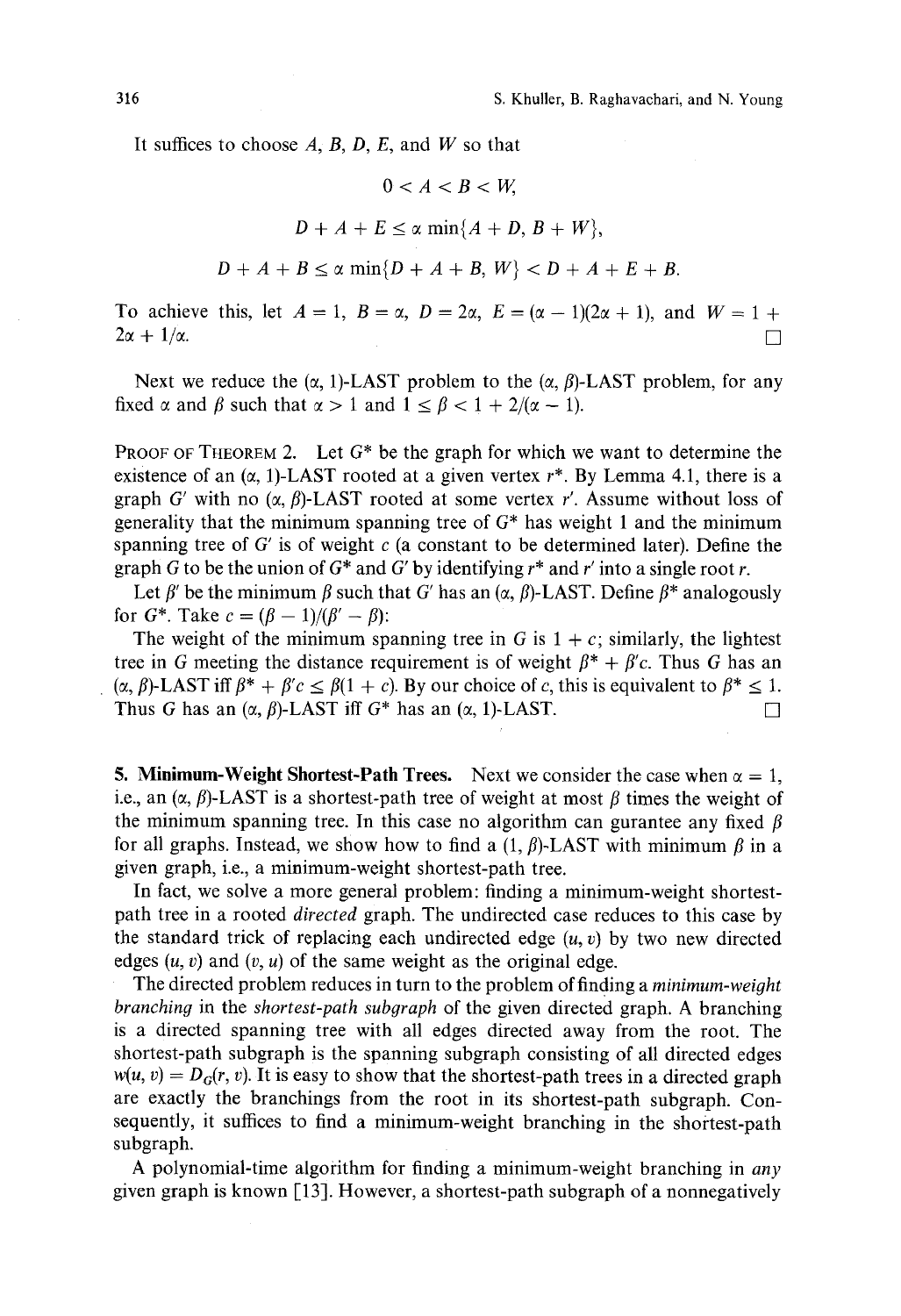weighted graph has the property that any edge on a cycle has weight 0. This allows the following linear-time algorithm. First, identify the strongly connected components in the subgraph induced by the edges of weight 0. This can be done in linear time [10]. For each component not containing the root, choose the minimumweight incoming edge and call the vertex with an incoming chosen edge the *base*  vertex of the component. For the component containing the root, call the root vertex the base vertex. For each component, find a branching of weight 0 edges rooted at the base in the subgraph induced by the component. Finally, return the chosen edges together with the edges of the components' branchings.

This set of edges forms a branching: each nonroot vertex has an incoming edge and there are no cycles. The branching is of minimum weight because in *any*  branching every nonroot component has at least one incoming edge. It is straightforward to implement the algorithm to run in  $O(n + m)$  time. This proves Theorem 3.

6. Finding LASTs in Parallel. Given  $\alpha > 1$ , a minimum spanning tree, and a shortest-path tree, an  $(\alpha, 1 + 2/(\alpha - 1))$ -LAST can be found using *n* processors in O(log n)-time. The model of computation we use is the *Concurrent-Read, Exclusive-Write Parallel RAM*, in which independent, synchronized parallel processors share a common memory [14]. Multiple simultaneous accesses to the same memory location are allowed only if all of the accesses are read operations.

The algorithm is as follows. Let  $C = (e_1, e_2, \dots, e_{2n-2})$  be the (directed) edges of the walk through the graph implicit in the depth-first search of the minimum spanning tree, as in Section 3.2. This tour can be constructed in  $O(\log n)$  time by *n* processors using standard techniques [14]. Let  $(u_i, u_{i+1}) = e_i$ . Using the terminology of Section 3.2, after edge  $(u_i, u_{i+1})$  is traversed from  $u_i$  to  $u_{i+1}$ , vertex  $u_{i+1}$  is the current vertex.

The parallel algorithm emulates the serial algorithm except that the distance estimates are more loosely defined in two ways. First, while a vertex may occur several times in  $C$ , the parallel algorithm treats each occurrence as a distinct vertex. Second, when a shortest path is added, only the distance estimate of the destination vertex is lowered. These more loosely defined distance estimates can be computed in parallel, but still suffice to imply the weight requirement.

Let  $D_c(u_i, u_j)$  denote  $\sum_{k=1}^{j-1} w(e_k)$ , the distance from  $u_i$  to  $u_j$  along C. Let  $m(i, j)$ be the relation

$$
i < j \quad \text{and} \quad D_{T_S}(r, u_i) + D_C(u_i, u_j) > \alpha D_{T_S}(r, u_j).
$$

The meaning of  $m(i, j)$  is the following. Suppose we modify the original algorithm to use the more loosely defined distance estimates. Were the modified algorithm to encounter a vertex  $u_i$ , without having added a shortest path to any of the vertices  $u_{i+1}, u_{i+2}, \ldots, u_{i-1}$ , then it would add the shortest path from the root to  $u_i$ . Thus, if the modified algorithm adds a shortest path to a vertex  $u_i$ , then the next shortest path it adds will be to vertex  $u_k$ , where  $k = \min\{j : m(i, j)\}.$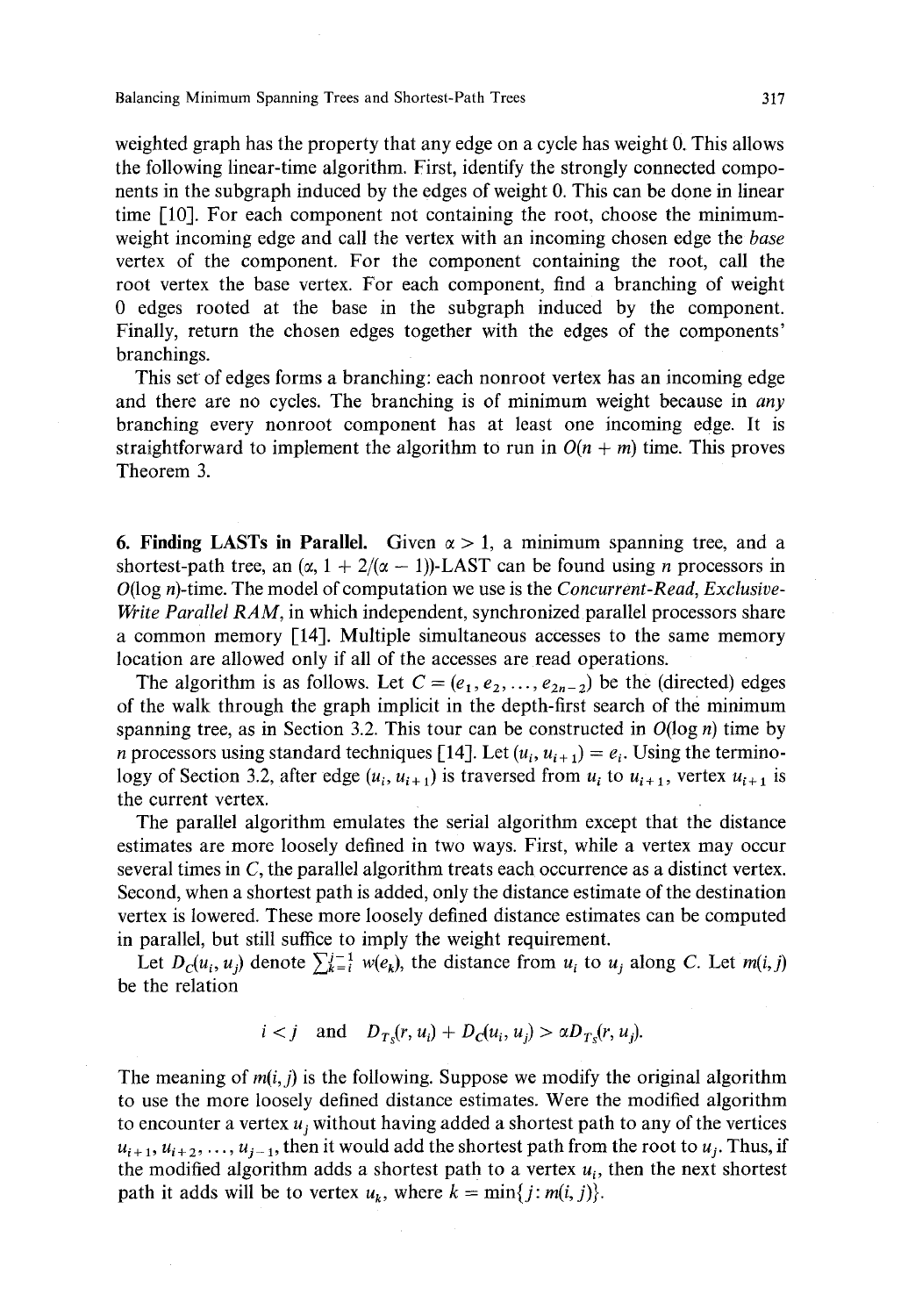The parallel algorithm will emulate the modified algorithm. Define  $J(i)$  =  $min\{j: m(i, j)\}\)$ . The parallel algorithm will compute the function J and then add shortest paths to vertices in the set

$$
S = \{u_1, u_{J(1)}, u_{J(J(1))}, \ldots, u_{J(J(\ldots, J(1), \ldots))}\}.
$$

Once J has been computed, S can be computed by *n* processors in  $O(\log n)$  times on a CREW PRAM using standard techniques [14]. Once S has been computed, the set  $S^*$  of ancestors of S in the shortest-path tree can also be computed by n processors in  $O(\log n)$  time using tree contraction technique [14]. The final tree is formed by each nonroot vertex choosing as its parent either the parent in the shortest-path tree (if the vertex is in  $S^*$ ) or the parent in the minimum spanning tree (otherwise). It can easily be shown that every vertex has a path to the root using this set of  $n - 1$  edges, so that they do indeed form a tree.

It remains to compute  $J(i)$ . First, note that  $m(i, j)$  is monotone in i for fixed j.

LEMMA 6.1. *If i'*  $\lt$  *i* and m(*i*, *j*) is true, then m(*i'*, *j*) is true.

**PROOF.** If  $m(i, j)$  is true, then  $D_{T_s}(r, u_i) + D_c(u_i, u_j) > \alpha D_{T_s}(r, u_j)$ . For any  $i' < i$ ,  $D_c(u_i, u_j) \leq D_c(u'_i, u_j)$ . The shortest path from r to i is no longer than any other path from *i* to *r* in the graph, and hence  $D_{T_s}(r, u_i) \leq D_{T_s}(r, u_i) + D_c(u_i', u_i)$ . Combining these inequalities we get

$$
D_{T_s}(r, u_{i'}) + D_C(u'_{i}, u_{j}) = D_{T_s}(r, u_{i'}) + D_C(u'_{i}, u_{j}) + D_C(u_{i}, u_{j})
$$
  
\n
$$
\geq D_{T_s}(r, u_{i}) + D_C(u_{i}, u_{j})
$$
  
\n
$$
> \alpha D_{T_s}(r, u_{j}).
$$

Hence  $m(i', j)$  is true by definition.

The function  $J$  can be computed efficiently because of this monotonicity property:

LEMMA 6.2. *Suppose m(i, j) implies m(i', j) for*  $0 \le i' \le i \le n$ ,  $0 \le j \le n$ . Then *the function*  $J(i) = min\{j : m(i, j)\}$  *can be computed in O(log n) time by n processors on a CREW PRAM.* 

**PROOF.** Define  $I(j) = \max\{i : m(i, j)\}$ . For each j, compute  $I(j)$  using binary search. Define  $I^*(j) = \max\{I(j') : 1 \leq j' \leq j\}$ . Compute function  $I^*$  from function *I* using a standard prefix-maxima computation. Finally, define  $J'(i)$  =  $\min\{j: I^*(j) \ge i\}$ . Compute function J', again using binary search, from monotone function  $I^*$ . (See Figure 6.) Each of these computations can be done by *n* processors in  $O(\log n)$  time on a CREW PRAM using standard techniques [14].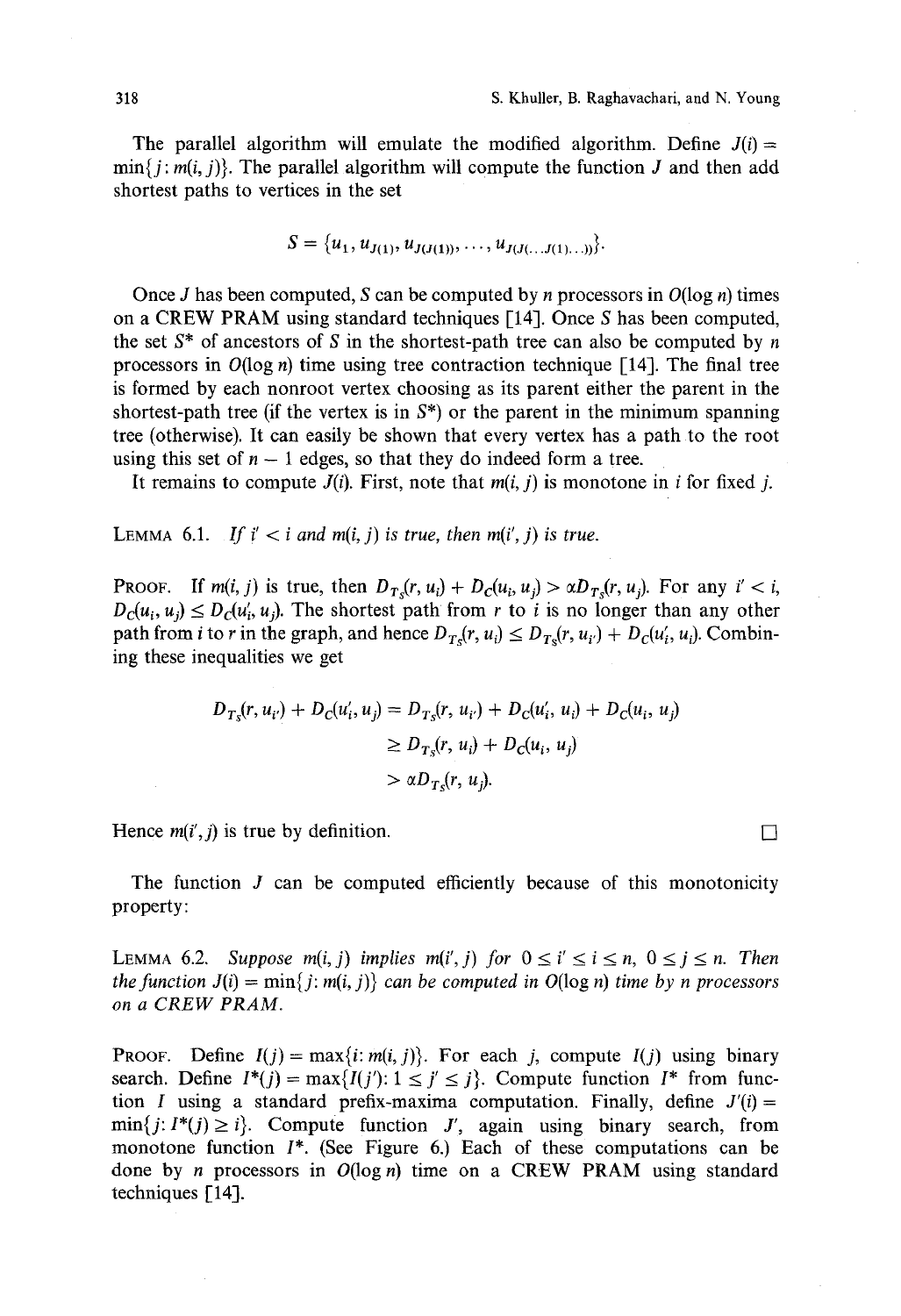

Fig. 6. Computing J from m to find a LAST in parallel.

We prove that  $J'(i) = J(i)$  for each *i*. The proof is in two steps.

- 1.  $J'(i) = \min\{j: I^*(j) \ge i\} = \min\{j: I(j) \ge i\}$ , i.e., the smallest j such that  $I^*(j)$ exceeds *i* is equal to the smallest *j* such that  $I(j)$  exceeds *i*. This is because the latter depends only on the maxima of *I*—those *i* such that  $I(i) > I(i')$  for all  $j' \leq j$ .
- 2. min{j:  $I(j) \ge i$ } = min{j: *m*(i, j)} because  $I(j) \ge i$  is equivalent to *m*(i, j) by the monotonicity property of  $m$ .

The analyses of Lemmas 3.1 and 3.2 can easily be adapted to prove that the final tree produced by the parallel algorithm is an  $(\alpha, 1 + 2/(\alpha - 1))$ -LAST. This establishes Theorem 4—an  $(\alpha, 1 + 2/(\alpha - 1))$ -LAST can be computed by *n* processors in  $O(\log n)$  time on a CREW PRAM.

7. Conclusions. Every graph contains trees that offer a continuous tradeoff between minimum spanning trees and shortest-path trees. Trees achieving the optimal tradeoff can be found in (sequential) linear time or in logarithmic time by a linear number of processors.

Is it possible to obtain a better tradeoff in the following cases?

9 In Euclidean graphs. Note that the proof of Lemma 3.2 requires only that the algorithm walk around the graph from the root visiting every vertex once, i.e., that the algorithm traverse a Traveling Salesman path starting at the root. In Euclidean graphs, perhaps such a path of weight at most  $(2 - \varepsilon)$  times the minimum spanning-tree weight always exists and can be found in polynomial time.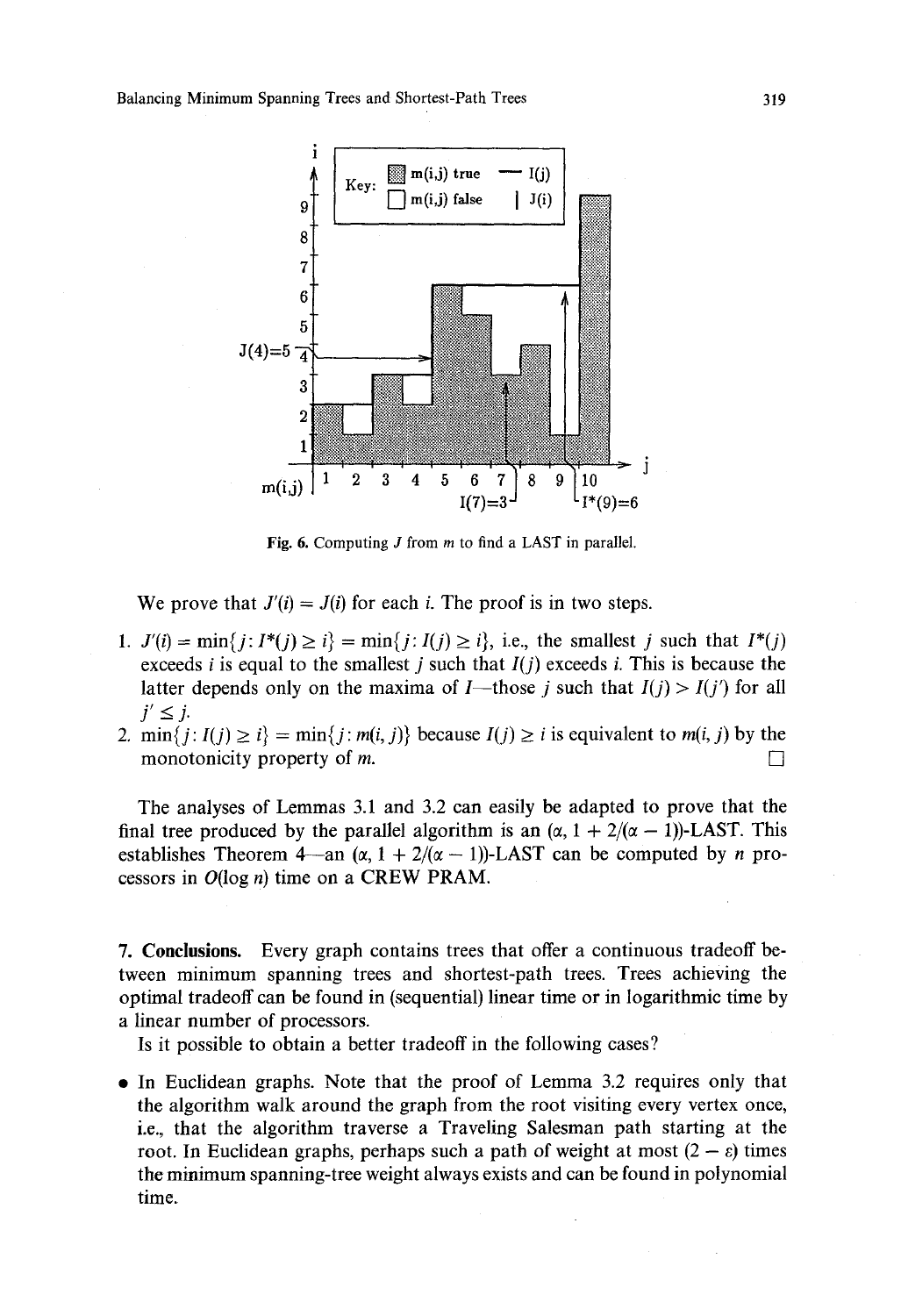- 9 If the distance requirement is replaced by the requirement that the *sum* of distances from the root is within  $\alpha$  times the minimum possible.
- 9 If the root is not fixed. This would correspond to the problem of installing a low-cost network *and* choosing a root site so that distances from the root are near-minimum.

Clearly, any  $(\alpha, \beta)$ -LAST also meets these looser requirements, but our lower bounds no longer show that the tradeoff is optimal.

For directed graphs, it is easy to show that, for any fixed  $\alpha$  and  $\beta$ , ( $\alpha$ ,  $\beta$ )-LASTs may not exist and that finding the minimum  $\beta$  such that an  $(\alpha, \beta)$ -LAST exists is NP-hard. Can one *approximate* this minimum  $\beta$ ?

**Acknowledgments.** We would like to thank Seffi Naor, Dheeraj Sanghi, and Moti Yung for useful discussions. We would like to thank Shay Kutten for telling us about [2]. We would like to thank Baruch Awerbuch, Alan Baratz, and David Peleg for sending us a copy of their manuscript [3]. We would like to thank Andrew Kahng and Jeff Salowe for telling us about  $[7]$ -[9].

*Note Added in Proof.* It is important to observe that the algorithm was developed with the purpose of obtaining an  $O(n)$  running time. If running time is not a concern several simple modifications can be made to obtain lighter trees in practice.

## **References**

- [1] I. Althöfer, G. Das, D. Dobkin, D. Joseph, and J. Soares, On sparse spanners of weighted graphs, *Discrete and Computational Geometry,* 9(1) (1993), 81-100.
- [2] B. Awerbuch, A. Baratz, and D. Peleg, Cost-sensitive anlaysis of communication protocols, *Proe. 9th Symp. on Principles of Distributed Computing,* 1990, pp. 177-187.
- [3] B. Awerbuch, A. Baratz, and D. Peleg, Efficient broadcast and light-weight spanners, Manuscript (1991).
- [4] K. Bharath-Kumar and J. M. Jaffe, Routing to multiple destinations in computer networks, *IEEE Transactions on Communications,* 31(3) (1983), 343-351.
- [5] B. Chandra, G. Das, G. Narasimhan, and J. Soares, New sparseness results on graph spanners, *Proc. 8th Symp. on Conputational Geometry, 1992, pp. 192-201.*
- [-6] L.P. Chew, There are planar graphs almost as good as the complete graph, *Journal of Computer and System Sciences,* 39(2) (1989), 205-219.
- [7] J. Cong, A. B. Kahng, G. Robins, M. Sarrafzadeh, and C. K. Wong, Performance-driven global routing for cell based IC's, *Proc. IEEE Internat. Conf. on Computer Design,* 1991, pp. 170-173.
- I-8] J. Cong, A. B. Kahng, G. Robins, M. Sarrafzadeh, and C. K. Wong, Provably good performancedriven global routing, *IEEE Transactions on CAD,* (1992), 739-752.
- [9] J. Cong, A. B. Kahng, G. Robins, M. Sarrafzadeh, and C. K. Wong, Provably good algorithms for performance-driven global routing, *Proc. IEEE Internat. Symp. on Circuits and Systems*, San Diego, 1992, pp. 2240-2243.
- [10] T. H. Cormen, C. E. Leiserson, and R. L. Rivest, *Introduction to Algorithms,* MIT Press, Cambridge, MA, 1989.
- [-11] E.W. Dijkstra, A note on two problems in connexion with graphs, *Numerische Mathematik, 1*  (1959), 269-271.